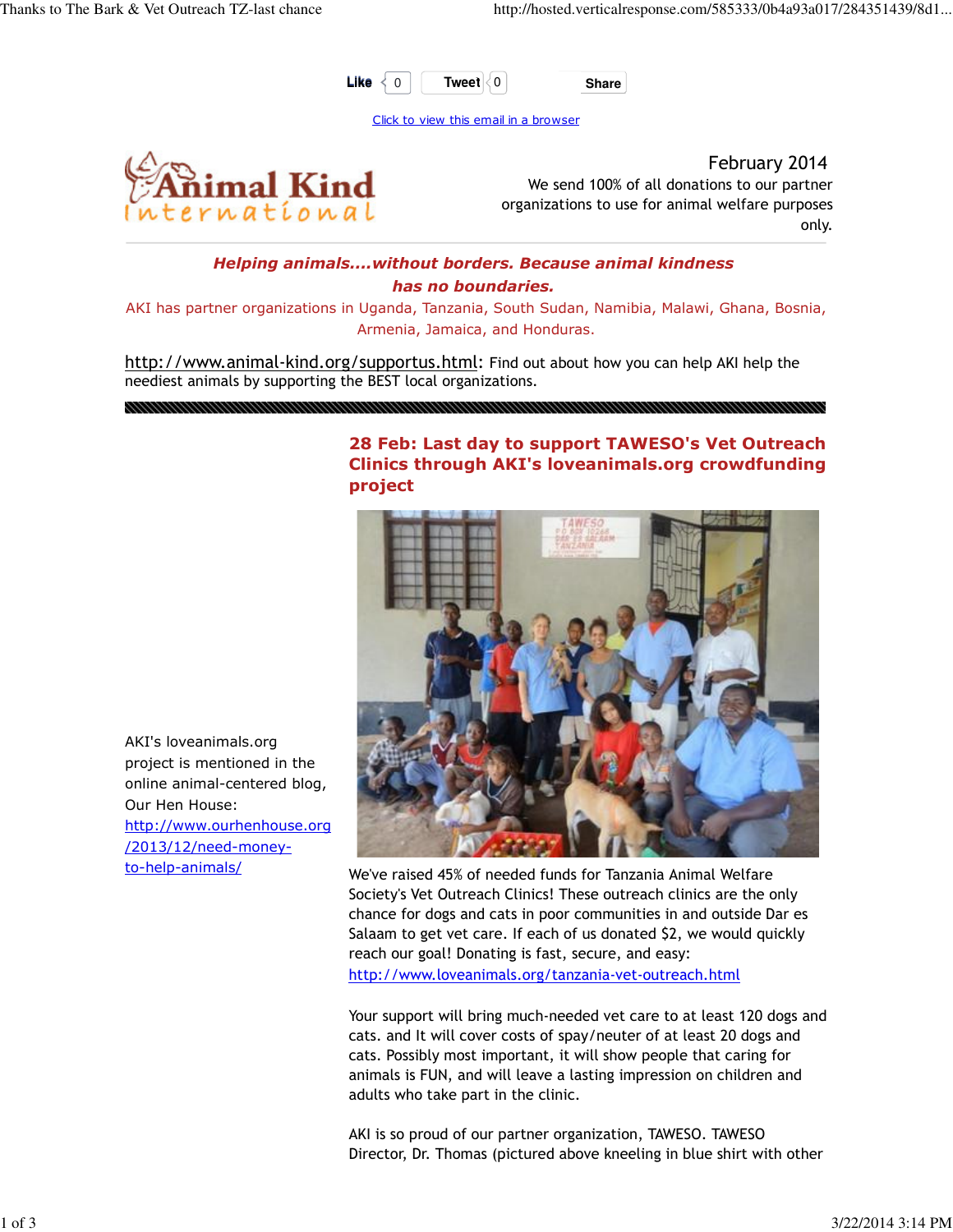December 2013 Vet Outreach Clinic volunteers) told AKI,

"We are becoming very much known and a lot of animals are being brought for help at our facility and others needing help in the street. Some TV stations are calling us to record some periods and they later air them, which actually has never been the case in past years. Now the community needs more to help the animals both on policy basis, educational and veterinary care of the homeless or those animals owned by very low income people."

TAWESO is the "go-to" animal welfare organization in Dar es Salaam. It is the ONLY animal welfare organization that provides hands-on vet care for dogs and cats in and around the sprawling metropolis of Dar. Please help AKI help our animal and human friends in Tanzania!

# Thank you to The Bark Magazine: Act Locally & **Globally**

Although AKI's Guest Editorial is best read in The Bark (as are it's many interesting articles), we reproduced the article on the AKI website, as well. Here's a taste of it, and a link to the full article:

Act Locally and Globally By Karen Menczer

According to the 2013 World Giving Index, an annual survey conducted by the Charities Aid Foundation, in 2012, the United States topped a list of 135 countries as the world's most generous nation. As director of Animal-Kind International (AKI), a nonprofit that supports 10 (soon to be 11) existing animal-welfare organizations in poor countries, I was thrilled to read these statistics. But do they apply to animal welfare? Have animal welfare advocates moved beyond national borders to support animal protection efforts wherever they are needed? If not, why not?

Read the full article here: http://www.animal-kind.org/inthenews.html

(Photo: sleeping dogs at the Uganda SPCA shelter, The Haven)

Stay Tuned for the next AKI Newsletter: All about the GSPCA's Humane Ed Program & AKI Partner Organization #11

My recent trip to Ghana included a day with Ghana SPCA and Trust Academy, one of GSPCA's model humane ed schools. It was wonderfully inspiring to be with these talented